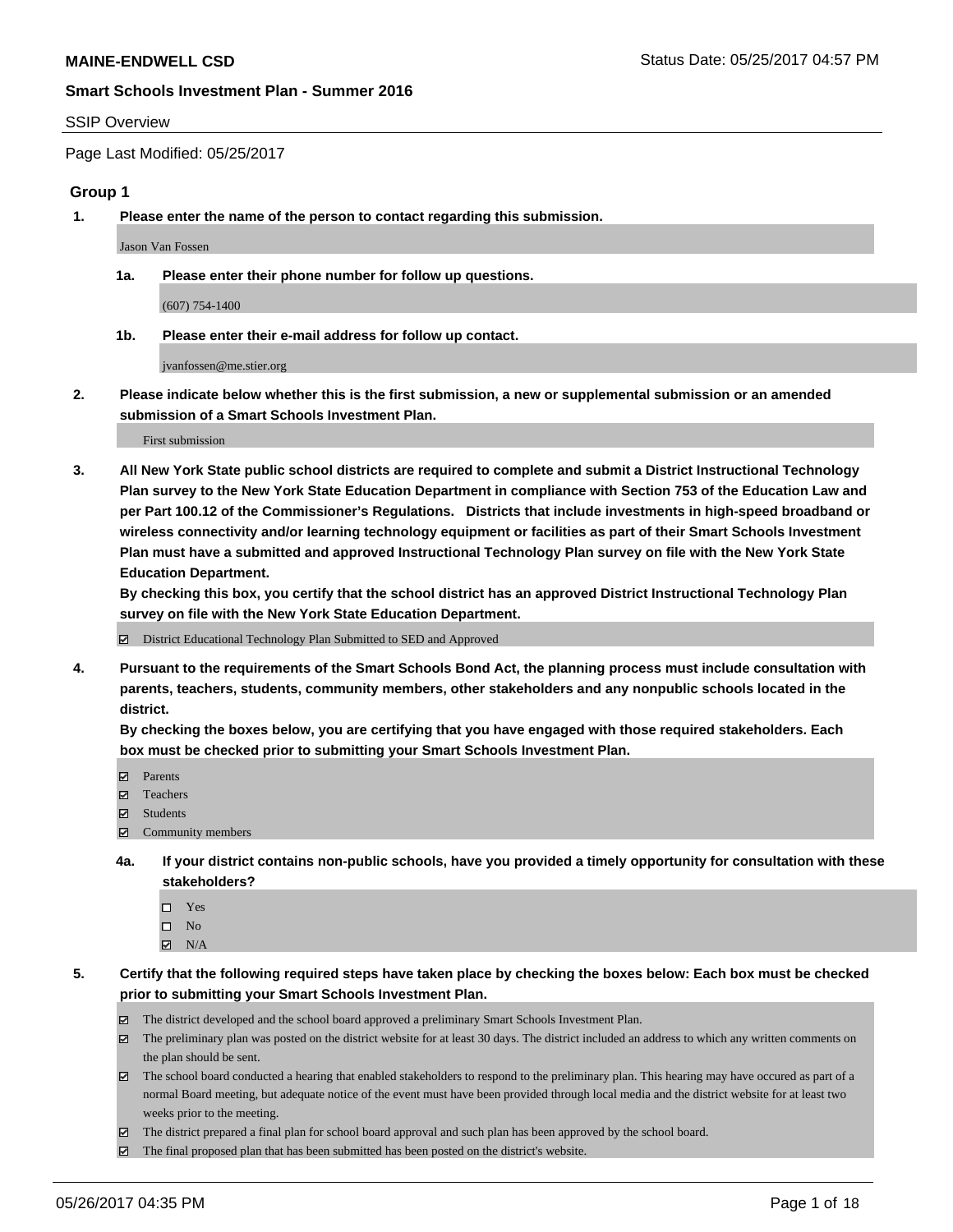## SSIP Overview

Page Last Modified: 05/25/2017

**5a. Please upload the proposed Smart Schools Investment Plan (SSIP) that was posted on the district's website, along with any supporting materials. Note that this should be different than your recently submitted Educational Technology Survey. The Final SSIP, as approved by the School Board, should also be posted on the website and remain there during the course of the projects contained therein.**

ME SMART SCHOOLS INVESTMENT PLAN.pptx ME SMART SCHOOLS INVESTMENT PLAN.pptx

**5b. Enter the webpage address where the final Smart Schools Investment Plan is posted. The Plan should remain posted for the life of the included projects.**

http://www.me.stier.org/Downloads/SMARTSCHOOLSINVESTMENTPLAN17.pdf

**6. Please enter an estimate of the total number of students and staff that will benefit from this Smart Schools Investment Plan based on the cumulative projects submitted to date.**

2,800

**7. An LEA/School District may partner with one or more other LEA/School Districts to form a consortium to pool Smart Schools Bond Act funds for a project that meets all other Smart School Bond Act requirements. Each school district participating in the consortium will need to file an approved Smart Schools Investment Plan for the project and submit a signed Memorandum of Understanding that sets forth the details of the consortium including the roles of each respective district.**

 $\Box$  The district plans to participate in a consortium to partner with other school district(s) to implement a Smart Schools project.

**8. Please enter the name and 6-digit SED Code for each LEA/School District participating in the Consortium.**

| <b>Partner LEA/District</b> | <b>ISED BEDS Code</b> |
|-----------------------------|-----------------------|
| (No Response)               | (No Response)         |

**9. Please upload a signed Memorandum of Understanding with all of the participating Consortium partners.**

(No Response)

**10. Your district's Smart Schools Bond Act Allocation is:**

\$1,877,858

**11. Enter the budget sub-allocations by category that you are submitting for approval at this time. If you are not budgeting SSBA funds for a category, please enter 0 (zero.) If the value entered is \$0, you will not be required to complete that survey question.**

|                                       | Sub-           |
|---------------------------------------|----------------|
|                                       | Allocations    |
| School Connectivity                   | 659,100        |
| Connectivity Projects for Communities | l O            |
| <b>Classroom Technology</b>           | $\Omega$       |
| Pre-Kindergarten Classrooms           | $\overline{0}$ |
| Replace Transportable Classrooms      | $\Omega$       |
| High-Tech Security Features           | $\overline{0}$ |
| Totals:                               | 659,100        |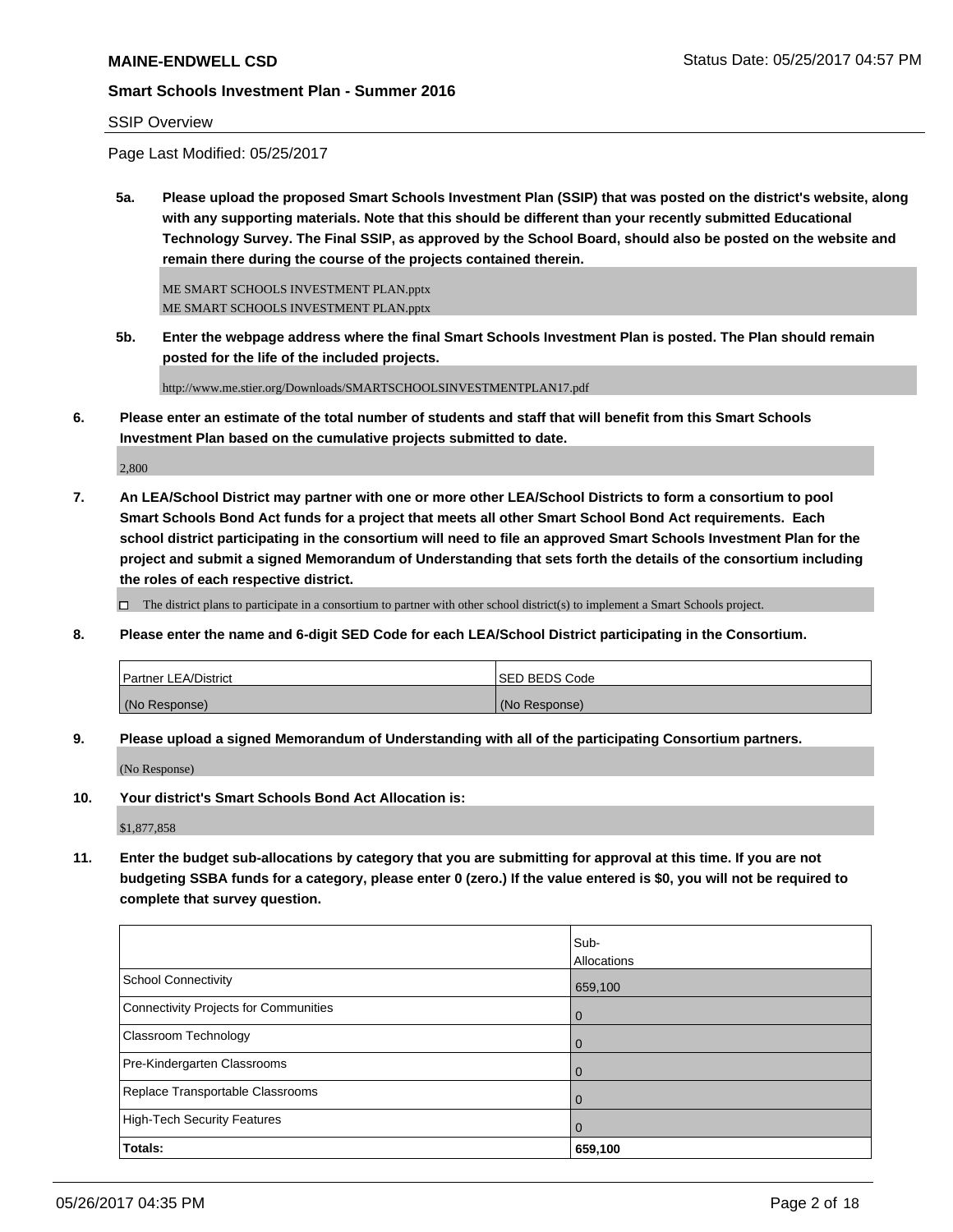## School Connectivity

Page Last Modified: 05/25/2017

## **Group 1**

- **1. In order for students and faculty to receive the maximum benefit from the technology made available under the Smart Schools Bond Act, their school buildings must possess sufficient connectivity infrastructure to ensure that devices can be used during the school day. Smart Schools Investment Plans must demonstrate that:**
	- **sufficient infrastructure that meets the Federal Communications Commission's 100 Mbps per 1,000 students standard currently exists in the buildings where new devices will be deployed, or**
	- **is a planned use of a portion of Smart Schools Bond Act funds, or**
	- **is under development through another funding source.**

**Smart Schools Bond Act funds used for technology infrastructure or classroom technology investments must increase the number of school buildings that meet or exceed the minimum speed standard of 100 Mbps per 1,000 students and staff within 12 months. This standard may be met on either a contracted 24/7 firm service or a "burstable" capability. If the standard is met under the burstable criteria, it must be:**

**1. Specifically codified in a service contract with a provider, and**

**2. Guaranteed to be available to all students and devices as needed, particularly during periods of high demand, such as computer-based testing (CBT) periods.**

**Please describe how your district already meets or is planning to meet this standard within 12 months of plan submission.**

We already meet the required 100 Mbps per 1000 student standard. We currently have a 1,000 Mbps connection for 2,544 students.

- **1a. If a district believes that it will be impossible to meet this standard within 12 months, it may apply for a waiver of this requirement, as described on the Smart Schools website. The waiver must be filed and approved by SED prior to submitting this survey.**
	- By checking this box, you are certifying that the school district has an approved waiver of this requirement on file with the New York State Education Department.

#### **2. Connectivity Speed Calculator (Required)**

|                         | Number of       | Multiply by | Divide by 1000 Current Speed |       | Expected                   | <b>Expected Date</b> |
|-------------------------|-----------------|-------------|------------------------------|-------|----------------------------|----------------------|
|                         | <b>Students</b> | 100 Kbps    | to Convert to                | in Mb | Speed to be                | <b>When</b>          |
|                         |                 |             | Required                     |       | Attained Within   Required |                      |
|                         |                 |             | Speed in Mb                  |       | 12 Months                  | Speed Will be        |
|                         |                 |             |                              |       |                            | Met                  |
| <b>Calculated Speed</b> | 2.544           | 254,400     | 254.4                        | 1000  | 1000                       | <b>Already Met</b>   |

## **3. Describe how you intend to use Smart Schools Bond Act funds for high-speed broadband and/or wireless connectivity projects in school buildings.**

The District has invested in over 1000 mobile learning devices over the past two school years (2014-15 and 2015-16). We have maxed out our connectivity capability and realize the need to invest in infrastructure upgrades which will support the continued growth in mobile learning devices and wireless connectivity. We have also amended our BOE policies to support student use of their own devices (e.g. BYOD) which is putting additional strains on our current infrastructure.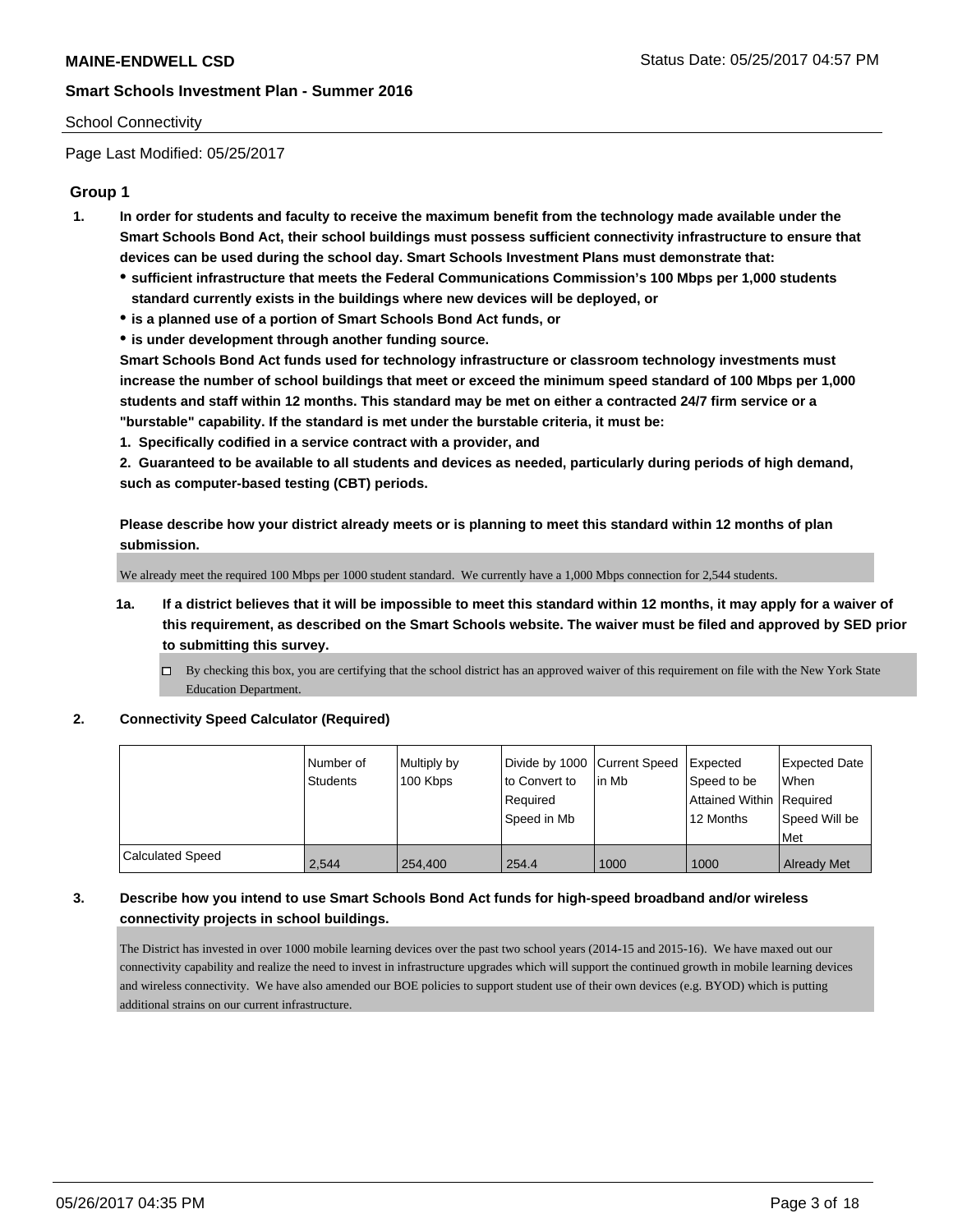#### School Connectivity

Page Last Modified: 05/25/2017

**4. Describe the linkage between the district's District Instructional Technology Plan and the proposed projects. (There should be a link between your response to this question and your response to Question 1 in Part E. Curriculum and Instruction "What are the district's plans to use digital connectivity and technology to improve teaching and learning?)**

Per the District's Instructional Technology Plan, this investment will be used to support the learning environment and facilitate the District's overall mission of providing a premier education to all students by;

- Building an infrastructure to support district technology accessibility and use.
- Providing educators and students with the tools (software, web-based, etc.) and devices to support teaching and learning.
- Utilizing a learning management system (ie. Schoology) for teaching, learning, assessment, data analysis, intervention, and communication.
- Using technology (K-12) to create, invent, collaborate, problem solve and think critically.
- Expanding learning beyond the school day/year with technology.
- Providing opportunities for blended learning.
- Teaching students to be good digital citizens.
- **5. If the district wishes to have students and staff access the Internet from wireless devices within the school building, or in close proximity to it, it must first ensure that it has a robust Wi-Fi network in place that has sufficient bandwidth to meet user demand.**

**Please describe how you have quantified this demand and how you plan to meet this demand.**

We recently purchased dual Aruba 7210 mobility controllers and have approximately 150 access points located throughout the district. This project will provide the necessary network drops to allow an access point to be deployed to every classroom in the future if necessary.

**6. As indicated on Page 5 of the guidance, the Office of Facilities Planning will have to conduct a preliminary review of all capital projects, including connectivity projects.**

**Please indicate on a separate row each project number given to you by the Office of Facilities Planning.**

| <b>Project Number</b> |  |
|-----------------------|--|
| 03-11-01-06-7-999-003 |  |

**7. Certain high-tech security and connectivity infrastructure projects may be eligible for an expedited review process as determined by the Office of Facilities Planning.**

**Was your project deemed eligible for streamlined review?**

No

**8. Include the name and license number of the architect or engineer of record.**

| 'Name             | License Number |
|-------------------|----------------|
| Mr. Steve Thesier | 33513          |

**9. If you are submitting an allocation for School Connectivity complete this table. Note that the calculated Total at the bottom of the table must equal the Total allocation for this category that you entered in the SSIP Overview overall budget.**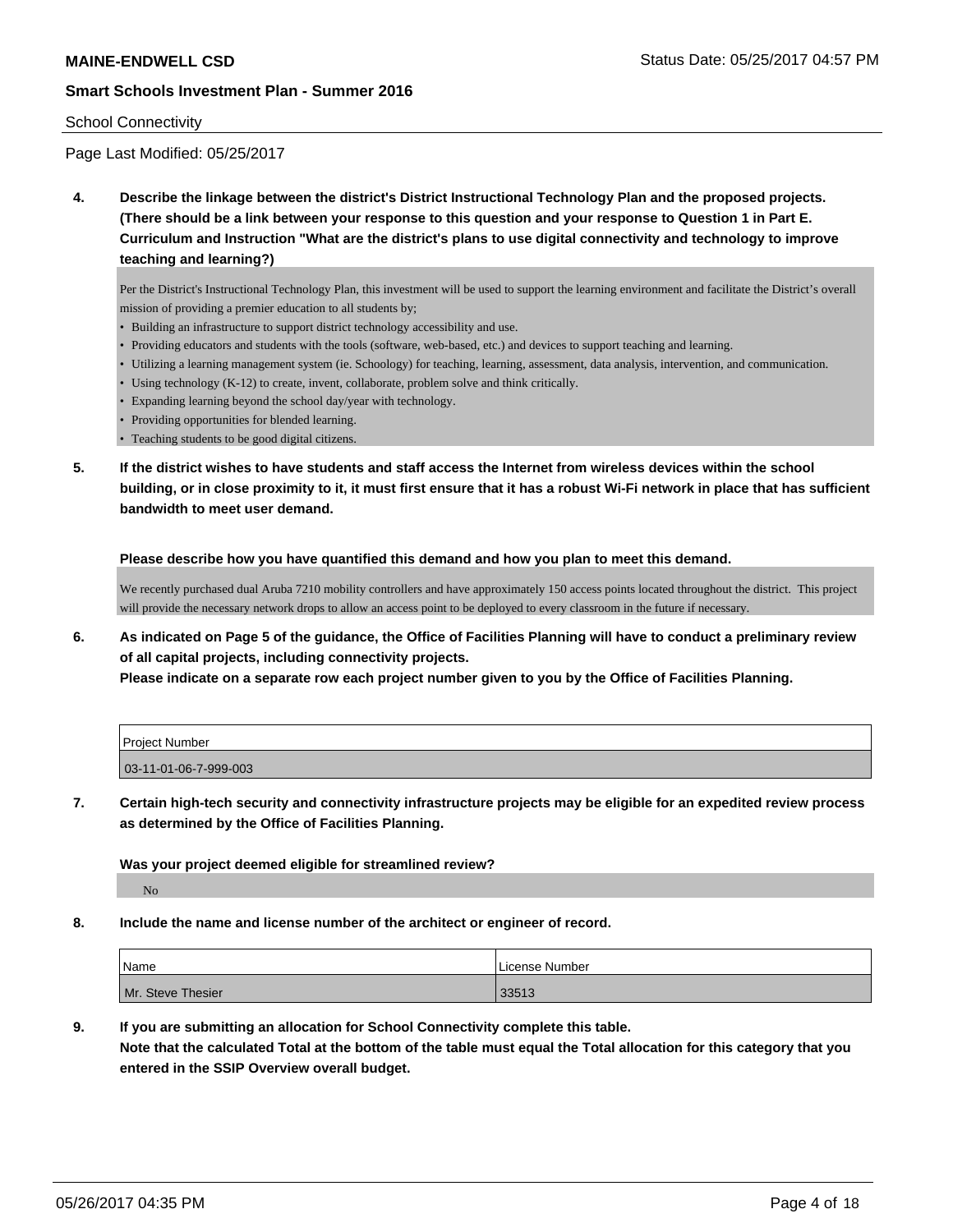## School Connectivity

Page Last Modified: 05/25/2017

|                                            | Sub-          |
|--------------------------------------------|---------------|
|                                            | Allocation    |
| Network/Access Costs                       | 119,100       |
| <b>Outside Plant Costs</b>                 | (No Response) |
| School Internal Connections and Components | 482,500       |
| <b>Professional Services</b>               | (No Response) |
| Testing                                    | 22,500        |
| <b>Other Upfront Costs</b>                 | (No Response) |
| <b>Other Costs</b>                         | 35,000        |
| Totals:                                    | 659,100       |

**10. Please detail the type, quantity, per unit cost and total cost of the eligible items under each sub-category. This is especially important for any expenditures listed under the "Other" category. All expenditures must be eligible for tax-exempt financing to be reimbursed through the SSBA. Sufficient detail must be provided so that we can verify this is the case. If you have any questions, please contact us directly through smartschools@nysed.gov. NOTE: Wireless Access Points should be included in this category, not under Classroom Educational Technology, except those that will be loaned/purchased for nonpublic schools.**

| Select the allowable expenditure<br>type. | Item to be purchased                                                                                  | Quantity | Cost per Item | <b>Total Cost</b> |
|-------------------------------------------|-------------------------------------------------------------------------------------------------------|----------|---------------|-------------------|
| Repeat to add another item under          |                                                                                                       |          |               |                   |
| each type.                                |                                                                                                       |          |               |                   |
| Network/Access Costs                      | <b>Edge Switches</b>                                                                                  | 19       | 3,500         | 66,500            |
| Network/Access Costs                      | Core Switches                                                                                         | 2        | 20,000        | 40,000            |
| Network/Access Costs                      | <b>UPS</b>                                                                                            | 7        | 1,800         | 12,600            |
| <b>Connections/Components</b>             | Cat 6a Network Cable                                                                                  | 900      | 425           | 382,500           |
| <b>Connections/Components</b>             | Electrical Outlets including new wiring<br>and raceway to be placed adjacent to<br>new computer drops | 200      | 500           | 100,000           |
| Testing                                   | <b>Testing of Network Cabling</b>                                                                     | 900      | 25            | 22,500            |
| <b>Other Costs</b>                        | Incidental expenses                                                                                   |          | 35,000        | 35,000            |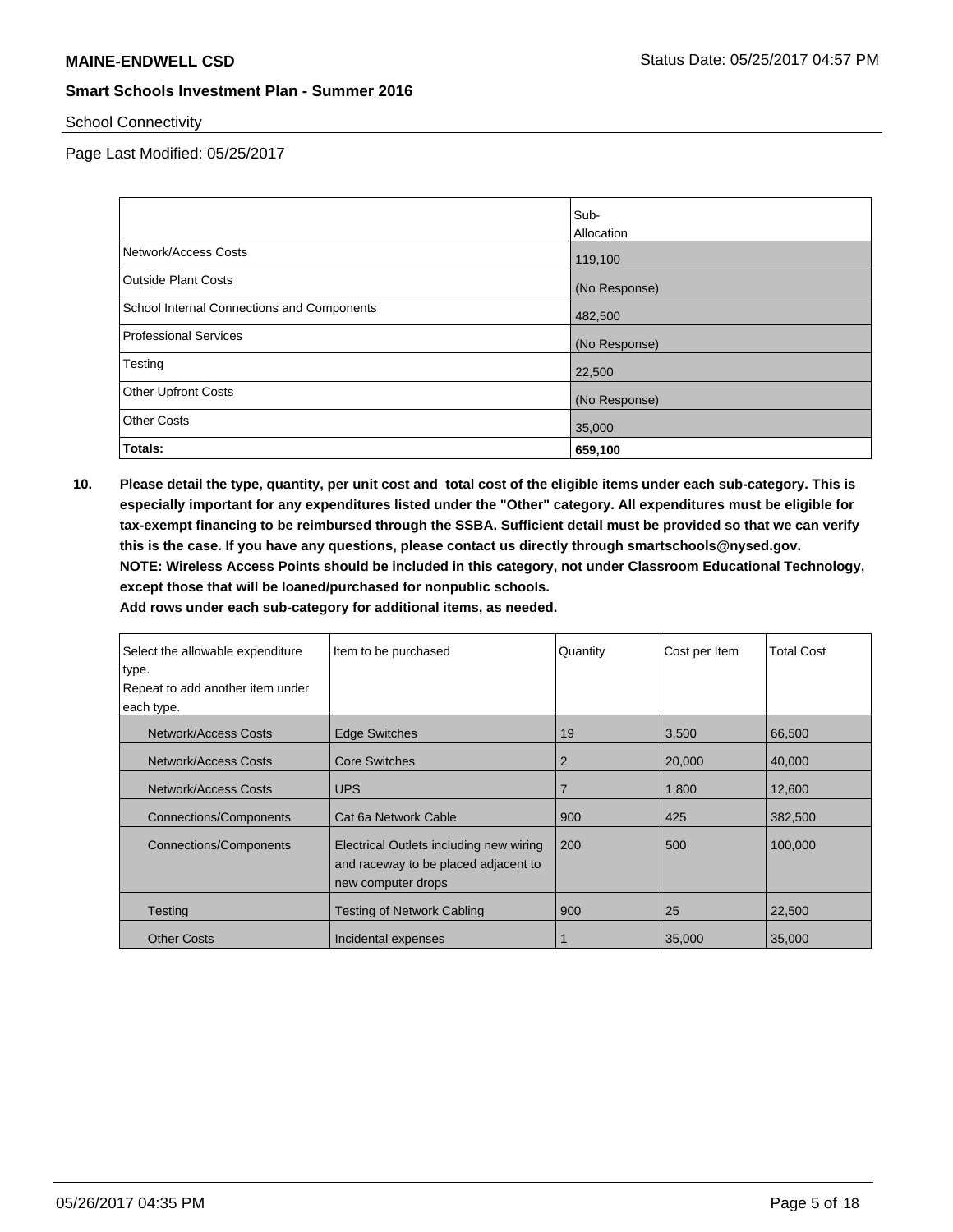Community Connectivity (Broadband and Wireless)

Page Last Modified: 05/25/2017

#### **Group 1**

**1. Describe how you intend to use Smart Schools Bond Act funds for high-speed broadband and/or wireless connectivity projects in the community.**

(No Response)

**2. Please describe how the proposed project(s) will promote student achievement and increase student and/or staff access to the Internet in a manner that enhances student learning and/or instruction outside of the school day and/or school building.**

(No Response)

**3. Community connectivity projects must comply with all the necessary local building codes and regulations (building and related permits are not required prior to plan submission).**

 $\Box$  I certify that we will comply with all the necessary local building codes and regulations.

**4. Please describe the physical location of the proposed investment.**

(No Response)

**5. Please provide the initial list of partners participating in the Community Connectivity Broadband Project, along with their Federal Tax Identification (Employer Identification) number.**

| <b>Project Partners</b> | Federal ID#     |
|-------------------------|-----------------|
| (No Response)           | l (No Response) |

**6. If you are submitting an allocation for Community Connectivity, complete this table. Note that the calculated Total at the bottom of the table must equal the Total allocation for this category that you entered in the SSIP Overview overall budget.**

|                              | Sub-Allocation |
|------------------------------|----------------|
| Network/Access Costs         | (No Response)  |
| Outside Plant Costs          | (No Response)  |
| <b>Tower Costs</b>           | (No Response)  |
| Customer Premises Equipment  | (No Response)  |
| <b>Professional Services</b> | (No Response)  |
| Testing                      | (No Response)  |
| <b>Other Upfront Costs</b>   | (No Response)  |
| <b>Other Costs</b>           | (No Response)  |
| Totals:                      | 0              |

**7. Please detail the type, quantity, per unit cost and total cost of the eligible items under each sub-category. This is especially important for any expenditures listed under the "Other" category. All expenditures must be capital-bond eligible to be reimbursed through the SSBA. If you have any questions, please contact us directly through smartschools@nysed.gov.**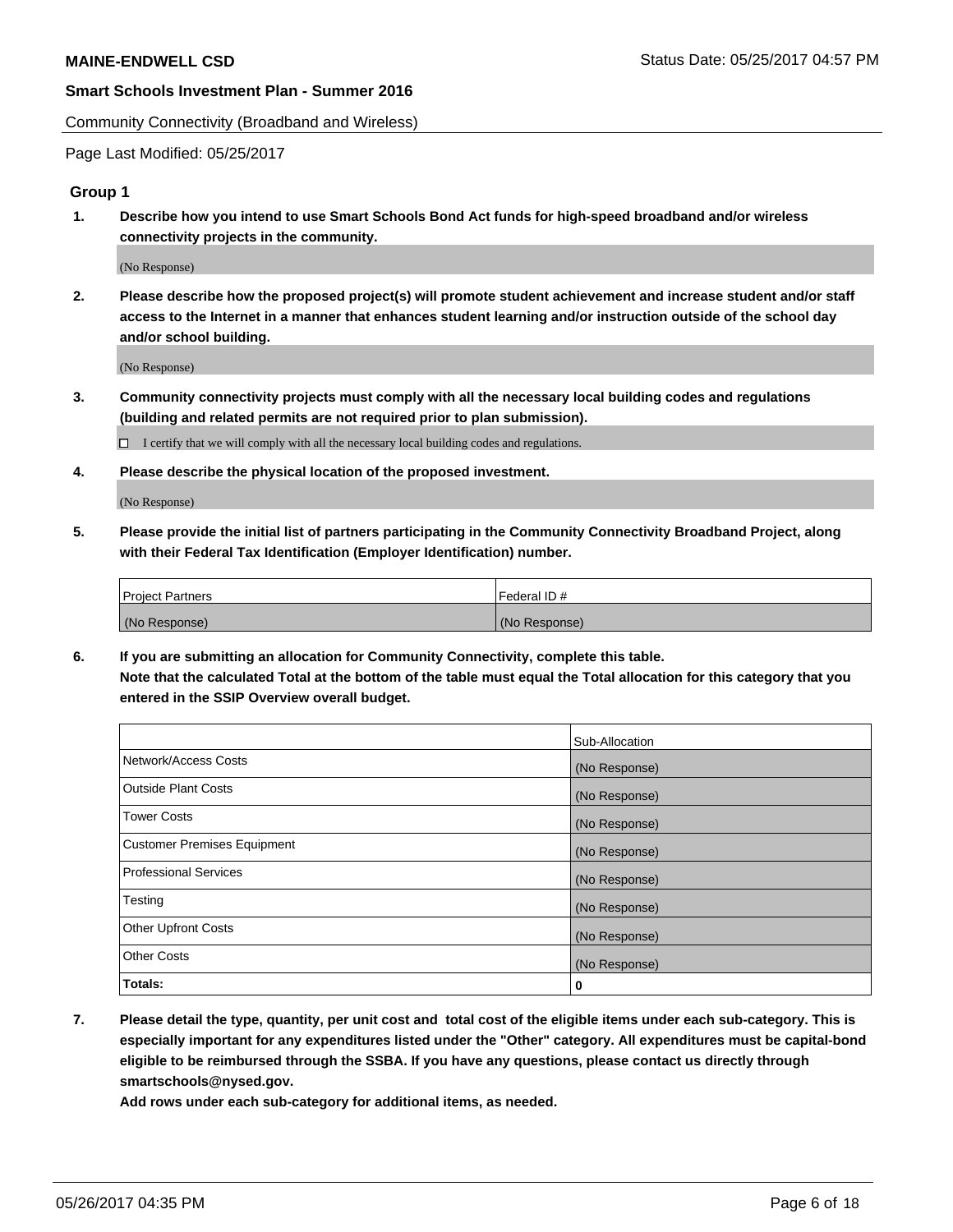Community Connectivity (Broadband and Wireless)

Page Last Modified: 05/25/2017

| Select the allowable expenditure<br>type.<br>Repeat to add another item under | Item to be purchased | <b>Quantity</b> | Cost per Item | <b>Total Cost</b> |
|-------------------------------------------------------------------------------|----------------------|-----------------|---------------|-------------------|
| each type.                                                                    |                      |                 |               |                   |
| (No Response)                                                                 | (No Response)        | (No Response)   | (No Response) | (No Response)     |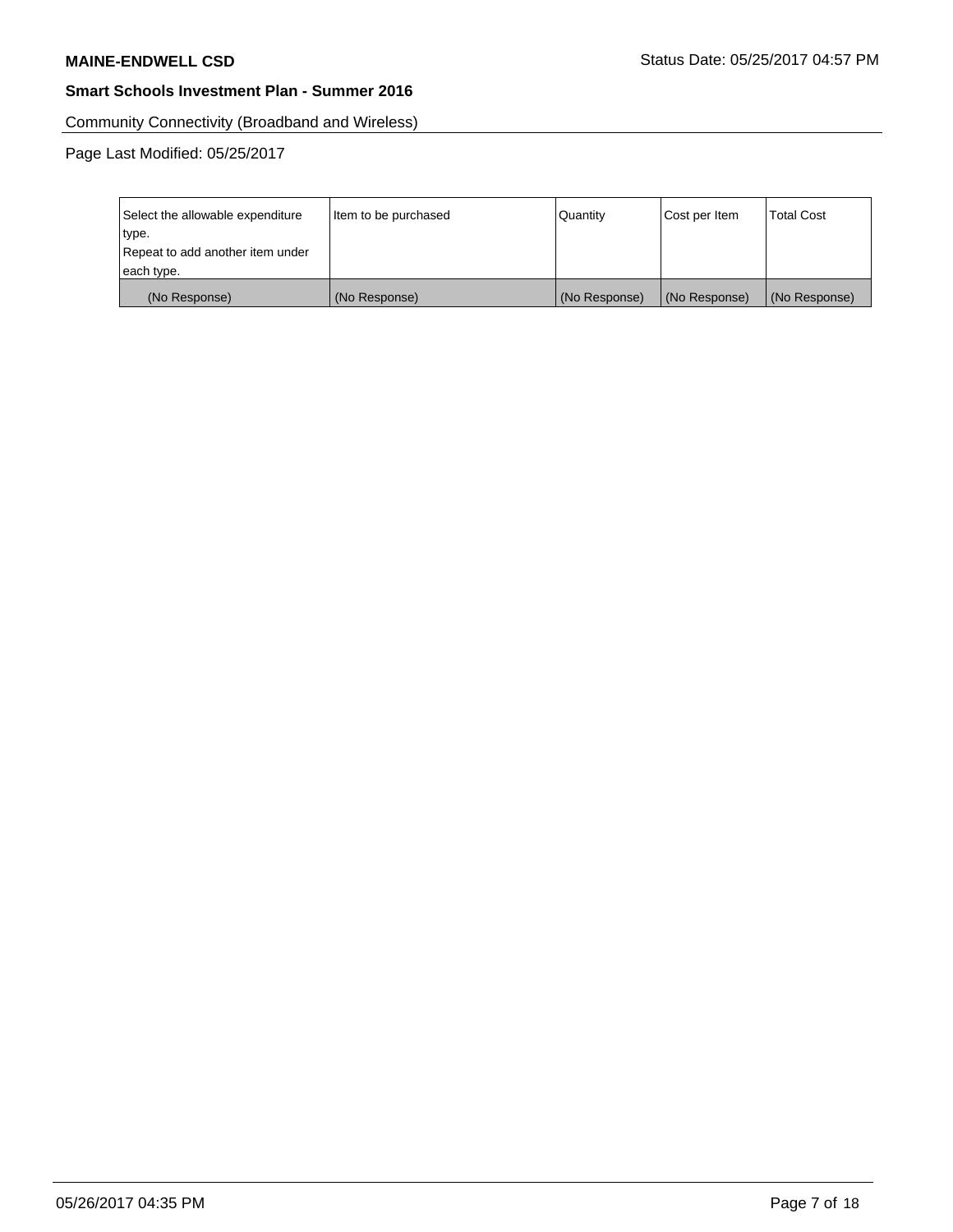### Classroom Learning Technology

Page Last Modified: 05/25/2017

## **Questions**

**1. In order for students and faculty to receive the maximum benefit from the technology made available under the Smart Schools Bond Act, their school buildings must possess sufficient connectivity infrastructure to ensure that devices can be used during the school day. Smart Schools Investment Plans must demonstrate that sufficient infrastructure that meets the Federal Communications Commission's 100 Mbps per 1,000 students standard currently exists in the buildings where new devices will be deployed, or is a planned use of a portion of Smart Schools Bond Act funds, or is under development through another funding source.**

**Smart Schools Bond Act funds used for technology infrastructure or classroom technology investments must increase the number of school buildings that meet or exceed the minimum speed standard of 100 Mbps per 1,000 students and staff within 12 months. This standard may be met on either a contracted 24/7 firm service or a "burstable" capability. If the standard is met under the burstable criteria, it must be:**

- **1. Specifically codified in a service contract with a provider, and**
- **2. Guaranteed to be available to all students and devices as needed, particularly during periods of high demand, such as computer-based testing (CBT) periods.**

**Please describe how your district already meets or is planning to meet this standard within 12 months of plan submission.**

(No Response)

- **1a. If a district believes that it will be impossible to meet this standard within 12 months, it may apply for a waiver of this requirement, as described on the Smart Schools website. The waiver must be filed and approved by SED prior to submitting this survey.**
	- $\Box$  By checking this box, you are certifying that the school district has an approved waiver of this requirement on file with the New York State Education Department.

#### **2. Connectivity Speed Calculator (Required)**

|                         | l Number of<br>Students | Multiply by<br>100 Kbps | Divide by 1000   Current Speed<br>to Convert to<br>Required<br>Speed in Mb | lin Mb           | Expected<br>Speed to be<br>Attained Within Required<br>12 Months | <b>Expected Date</b><br>When<br>Speed Will be<br>Met |
|-------------------------|-------------------------|-------------------------|----------------------------------------------------------------------------|------------------|------------------------------------------------------------------|------------------------------------------------------|
| <b>Calculated Speed</b> | (No<br>Response)        | (No Response)           | (No<br>Response)                                                           | (No<br>Response) | (No<br>Response)                                                 | (No<br>Response)                                     |

**3. If the district wishes to have students and staff access the Internet from wireless devices within the school building, or in close proximity to it, it must first ensure that it has a robust Wi-Fi network in place that has sufficient bandwidth to meet user demand.**

**Please describe how you have quantified this demand and how you plan to meet this demand.**

(No Response)

**4. All New York State public school districts are required to complete and submit an Instructional Technology Plan survey to the New York State Education Department in compliance with Section 753 of the Education Law and per Part 100.12 of the Commissioner's Regulations.**

**Districts that include educational technology purchases as part of their Smart Schools Investment Plan must have a submitted and approved Instructional Technology Plan survey on file with the New York State Education Department.**

 $\Box$  By checking this box, you are certifying that the school district has an approved Instructional Technology Plan survey on file with the New York State Education Department.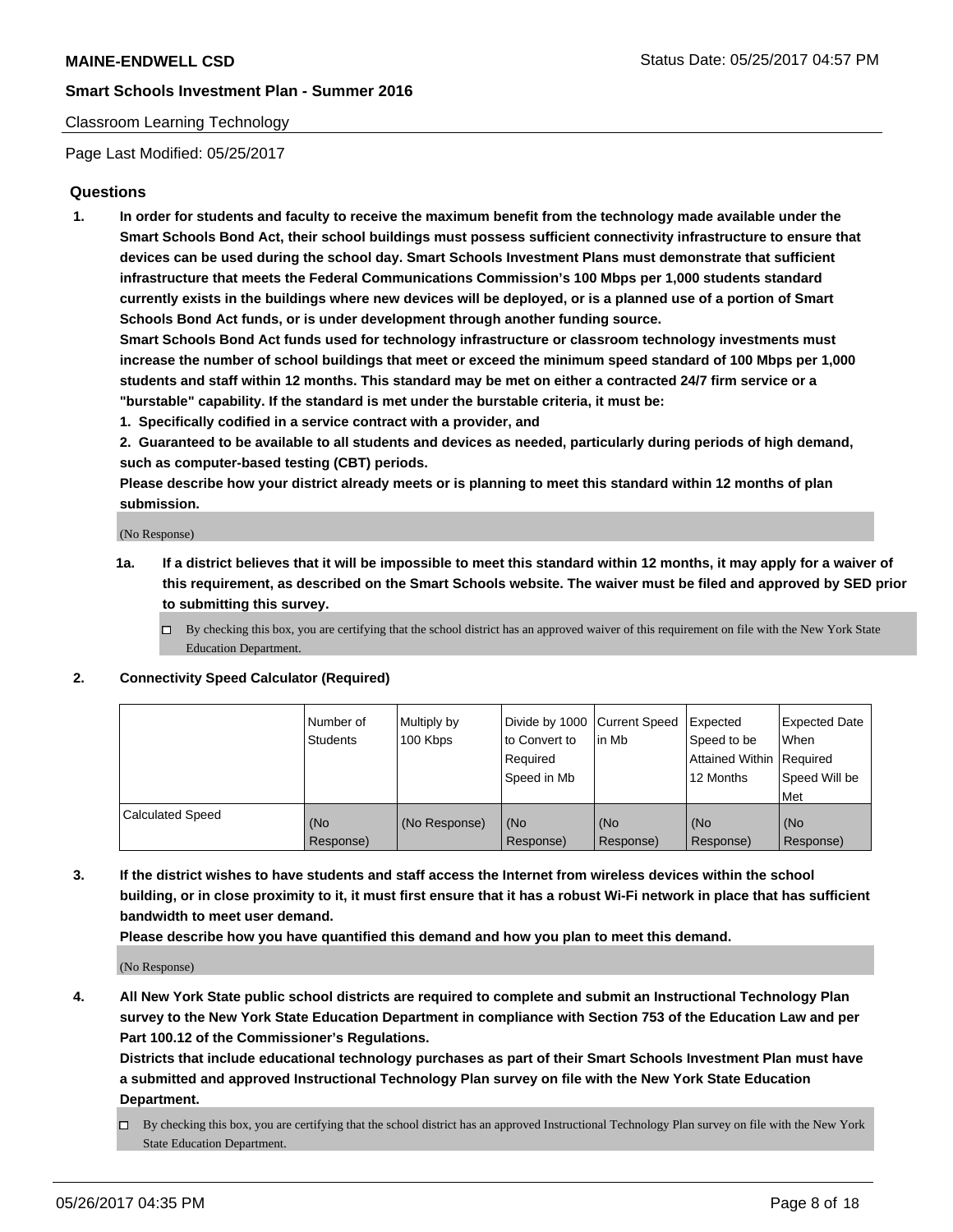#### Classroom Learning Technology

Page Last Modified: 05/25/2017

**5. Describe the devices you intend to purchase and their compatibility with existing or planned platforms or systems. Specifically address the adequacy of each facility's electrical, HVAC and other infrastructure necessary to install and support the operation of the planned technology.**

(No Response)

- **6. Describe how the proposed technology purchases will:**
	- **> enhance differentiated instruction;**
	- **> expand student learning inside and outside the classroom;**
	- **> benefit students with disabilities and English language learners; and**
	- **> contribute to the reduction of other learning gaps that have been identified within the district.**

**The expectation is that districts will place a priority on addressing the needs of students who struggle to succeed in a rigorous curriculum. Responses in this section should specifically address this concern and align with the district's Instructional Technology Plan (in particular Question 2 of E. Curriculum and Instruction: "Does the district's instructional technology plan address the needs of students with disabilities to ensure equitable access to instruction, materials and assessments?" and Question 3 of the same section: "Does the district's instructional technology plan address the provision of assistive technology specifically for students with disabilities to ensure access to and participation in the general curriculum?"**

(No Response)

**7. Where appropriate, describe how the proposed technology purchases will enhance ongoing communication with parents and other stakeholders and help the district facilitate technology-based regional partnerships, including distance learning and other efforts.**

(No Response)

**8. Describe the district's plan to provide professional development to ensure that administrators, teachers and staff can employ the technology purchased to enhance instruction successfully.**

**Note: This response should be aligned and expanded upon in accordance with your district's response to Question 1 of F. Professional Development of your Instructional Technology Plan: "Please provide a summary of professional development offered to teachers and staff, for the time period covered by this plan, to support technology to enhance teaching and learning. Please include topics, audience and method of delivery within your summary."**

(No Response)

- **9. Districts must contact the SUNY/CUNY teacher preparation program that supplies the largest number of the district's new teachers to request advice on innovative uses and best practices at the intersection of pedagogy and educational technology.**
	- By checking this box, you certify that you have contacted the SUNY/CUNY teacher preparation program that supplies the largest number of your new teachers to request advice on these issues.
	- **9a. Please enter the name of the SUNY or CUNY Institution that you contacted.**

(No Response)

**9b. Enter the primary Institution phone number.**

(No Response)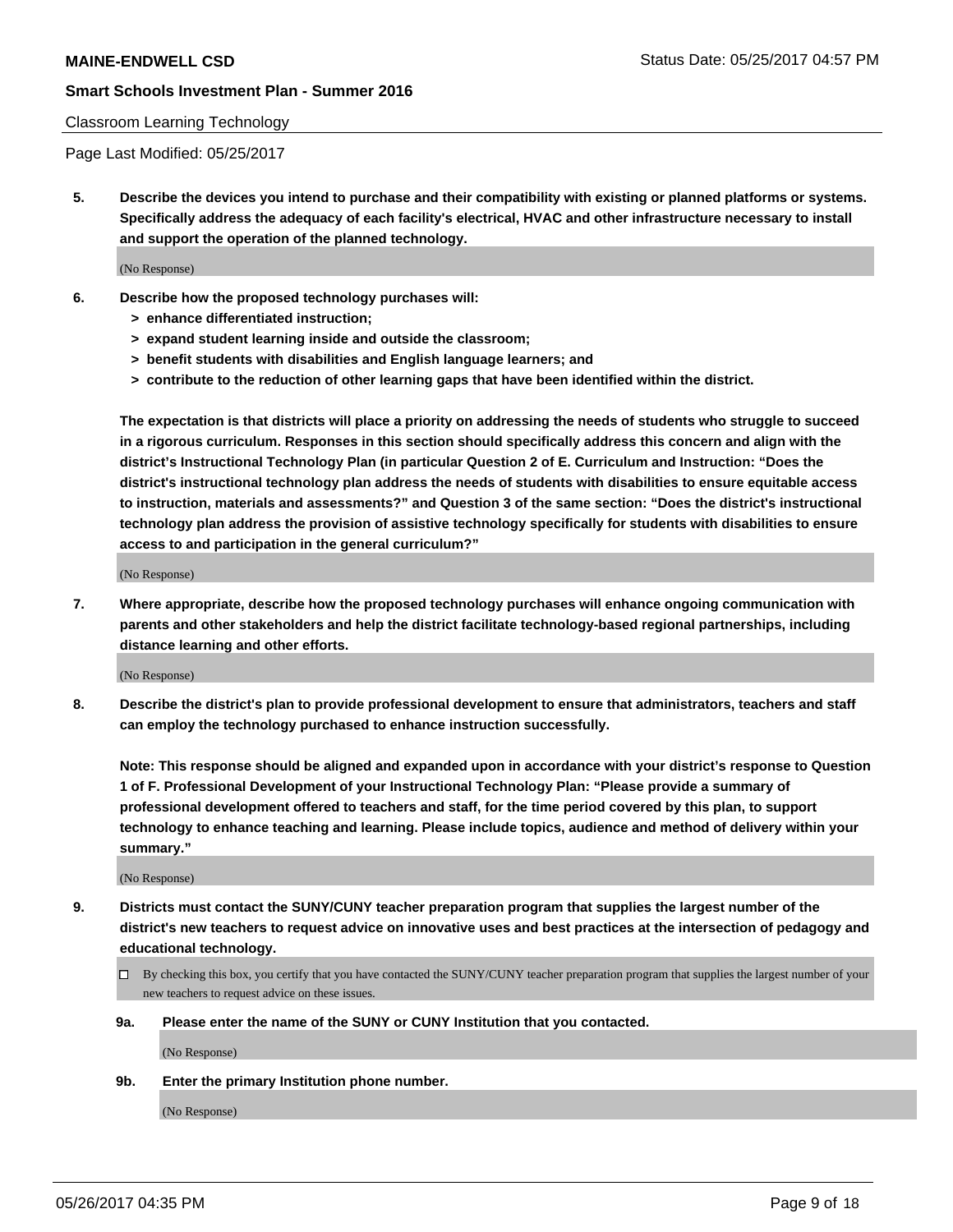### Classroom Learning Technology

Page Last Modified: 05/25/2017

**9c. Enter the name of the contact person with whom you consulted and/or will be collaborating with on innovative uses of technology and best practices.**

(No Response)

**10. A district whose Smart Schools Investment Plan proposes the purchase of technology devices and other hardware must account for nonpublic schools in the district.**

**Are there nonpublic schools within your school district?**

Yes

 $\square$  No

**11. Nonpublic Classroom Technology Loan Calculator**

**The Smart Schools Bond Act provides that any Classroom Learning Technology purchases made using Smart Schools funds shall be lent, upon request, to nonpublic schools in the district. However, no school district shall be required to loan technology in amounts greater than the total obtained and spent on technology pursuant to the Smart Schools Bond Act and the value of such loan may not exceed the total of \$250 multiplied by the nonpublic school enrollment in the base year at the time of enactment.**

**See:**

**http://www.p12.nysed.gov/mgtserv/smart\_schools/docs/Smart\_Schools\_Bond\_Act\_Guidance\_04.27.15\_Final.pdf.**

|                                       | 1. Classroom   | l 2. Public   | 3. Nonpublic | l 4. Sum of | 15. Total Per                                                                                 | 6. Total       |
|---------------------------------------|----------------|---------------|--------------|-------------|-----------------------------------------------------------------------------------------------|----------------|
|                                       | Technology     | Enrollment    | Enrollment   | Public and  | Pupil Sub-                                                                                    | Nonpublic Loan |
|                                       | Sub-allocation | $(2014 - 15)$ | $(2014-15)$  | l Nonpublic | allocation                                                                                    | Amount         |
|                                       |                |               |              | Enrollment  |                                                                                               |                |
| Calculated Nonpublic Loan<br>  Amount |                |               |              |             | (No Response)   (No Response)   (No Response)   (No Response)   (No Response)   (No Response) |                |

**12. To ensure the sustainability of technology purchases made with Smart Schools funds, districts must demonstrate a long-term plan to maintain and replace technology purchases supported by Smart Schools Bond Act funds. This sustainability plan shall demonstrate a district's capacity to support recurring costs of use that are ineligible for Smart Schools Bond Act funding such as device maintenance, technical support, Internet and wireless fees, maintenance of hotspots, staff professional development, building maintenance and the replacement of incidental items. Further, such a sustainability plan shall include a long-term plan for the replacement of purchased devices and equipment at the end of their useful life with other funding sources.**

 $\Box$  By checking this box, you certify that the district has a sustainability plan as described above.

**13. Districts must ensure that devices purchased with Smart Schools Bond funds will be distributed, prepared for use, maintained and supported appropriately. Districts must maintain detailed device inventories in accordance with generally accepted accounting principles.**

By checking this box, you certify that the district has a distribution and inventory management plan and system in place.

**14. If you are submitting an allocation for Classroom Learning Technology complete this table. Note that the calculated Total at the bottom of the table must equal the Total allocation for this category that you entered in the SSIP Overview overall budget.**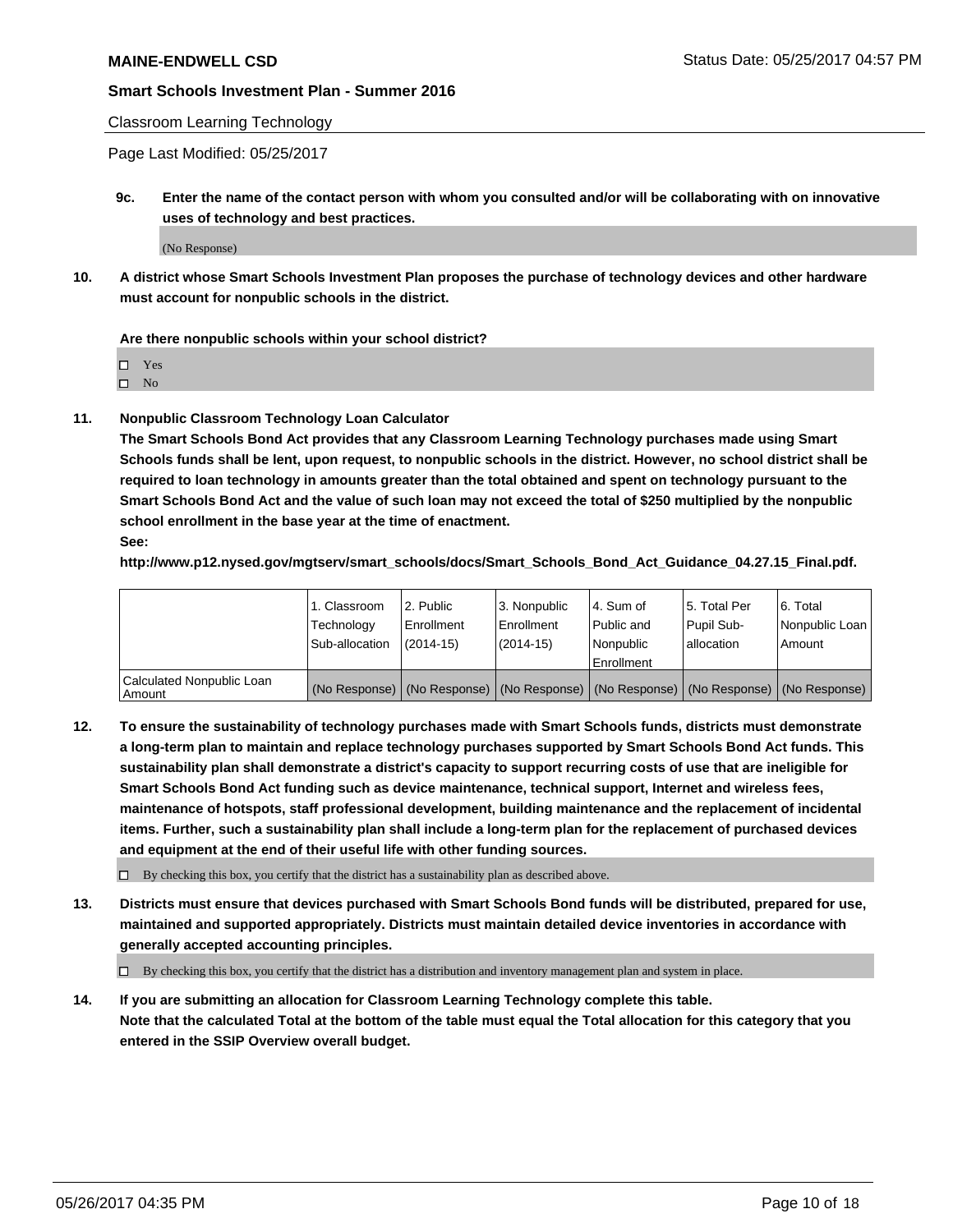## Classroom Learning Technology

Page Last Modified: 05/25/2017

|                          | Sub-Allocation |
|--------------------------|----------------|
| Interactive Whiteboards  | (No Response)  |
| Computer Servers         | (No Response)  |
| <b>Desktop Computers</b> | (No Response)  |
| <b>Laptop Computers</b>  | (No Response)  |
| <b>Tablet Computers</b>  | (No Response)  |
| <b>Other Costs</b>       | (No Response)  |
| Totals:                  | 0              |

**15. Please detail the type, quantity, per unit cost and total cost of the eligible items under each sub-category. This is especially important for any expenditures listed under the "Other" category. All expenditures must be capital-bond eligible to be reimbursed through the SSBA. If you have any questions, please contact us directly through smartschools@nysed.gov.**

**Please specify in the "Item to be Purchased" field which specific expenditures and items are planned to meet the district's nonpublic loan requirement, if applicable.**

**NOTE: Wireless Access Points that will be loaned/purchased for nonpublic schools should ONLY be included in this category, not under School Connectivity, where public school districts would list them.**

| (No Response)                    | (No Response)        | (No Response) | (No Response) | (No Response)     |
|----------------------------------|----------------------|---------------|---------------|-------------------|
| each type.                       |                      |               |               |                   |
| Repeat to add another item under |                      |               |               |                   |
| ∣type.                           |                      |               |               |                   |
| Select the allowable expenditure | Item to be Purchased | Quantity      | Cost per Item | <b>Total Cost</b> |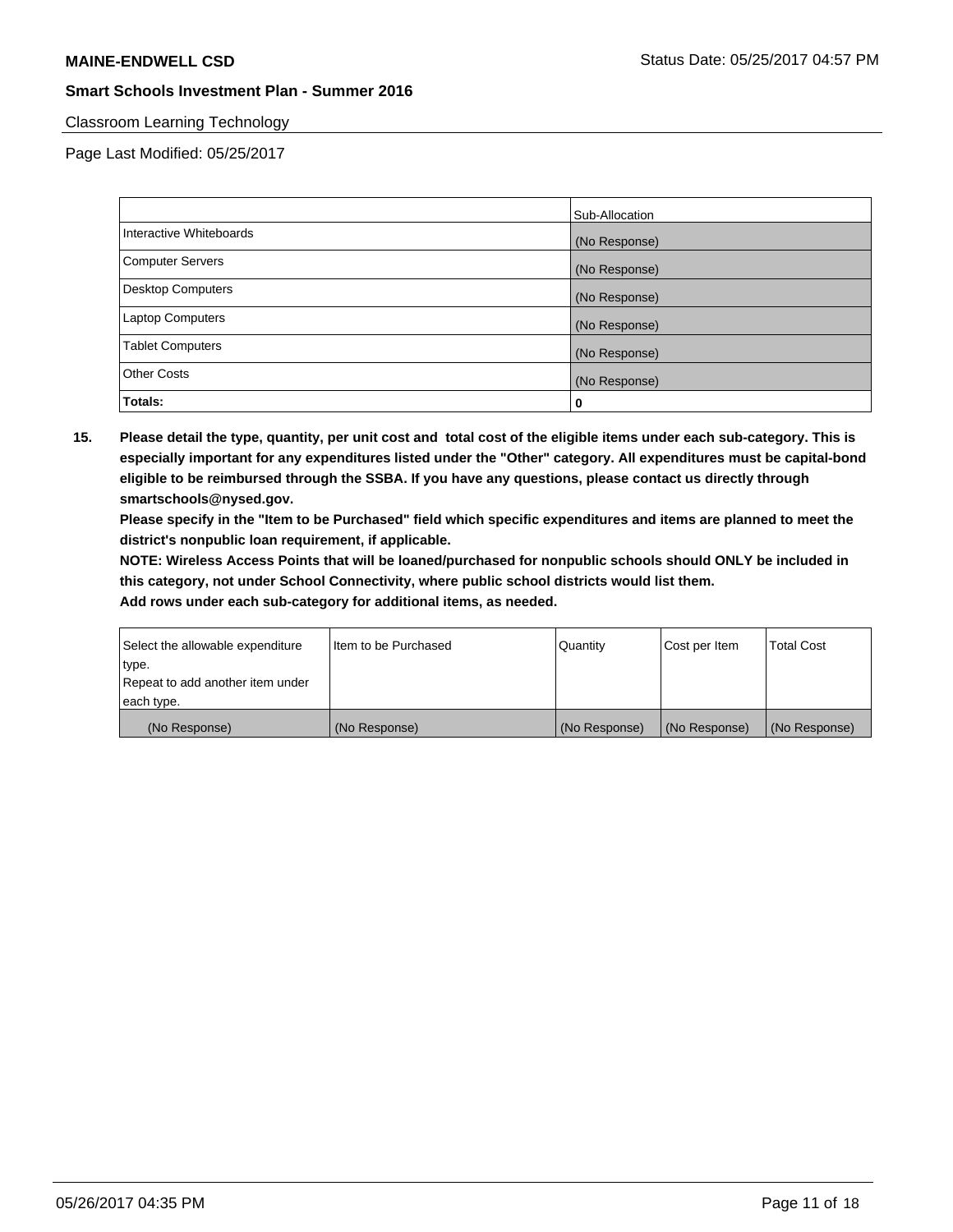#### Pre-Kindergarten Classrooms

Page Last Modified: 05/25/2017

### **Group 1**

**1. Provide information regarding how and where the district is currently serving pre-kindergarten students and justify the need for additional space with enrollment projections over 3 years.**

(No Response)

- **2. Describe the district's plan to construct, enhance or modernize education facilities to accommodate prekindergarten programs. Such plans must include:**
	- **Specific descriptions of what the district intends to do to each space;**
	- **An affirmation that pre-kindergarten classrooms will contain a minimum of 900 square feet per classroom;**
	- **The number of classrooms involved;**
	- **The approximate construction costs per classroom; and**
	- **Confirmation that the space is district-owned or has a long-term lease that exceeds the probable useful life of the improvements.**

(No Response)

**3. Smart Schools Bond Act funds may only be used for capital construction costs. Describe the type and amount of additional funds that will be required to support ineligible ongoing costs (e.g. instruction, supplies) associated with any additional pre-kindergarten classrooms that the district plans to add.**

(No Response)

**4. All plans and specifications for the erection, repair, enlargement or remodeling of school buildings in any public school district in the State must be reviewed and approved by the Commissioner. Districts that plan capital projects using their Smart Schools Bond Act funds will undergo a Preliminary Review Process by the Office of Facilities Planning.**

**Please indicate on a separate row each project number given to you by the Office of Facilities Planning.**

| Project Number |  |
|----------------|--|
| (No Response)  |  |

**5. If you have made an allocation for Pre-Kindergarten Classrooms, complete this table. Note that the calculated Total at the bottom of the table must equal the Total allocation for this category that you entered in the SSIP Overview overall budget.**

| Totals:                                  | 0              |
|------------------------------------------|----------------|
| Other Costs                              | (No Response)  |
| Enhance/Modernize Educational Facilities | (No Response)  |
| Construct Pre-K Classrooms               | (No Response)  |
|                                          | Sub-Allocation |

**6. Please detail the type, quantity, per unit cost and total cost of the eligible items under each sub-category. This is especially important for any expenditures listed under the "Other" category. All expenditures must be capital-bond eligible to be reimbursed through the SSBA. If you have any questions, please contact us directly through smartschools@nysed.gov.**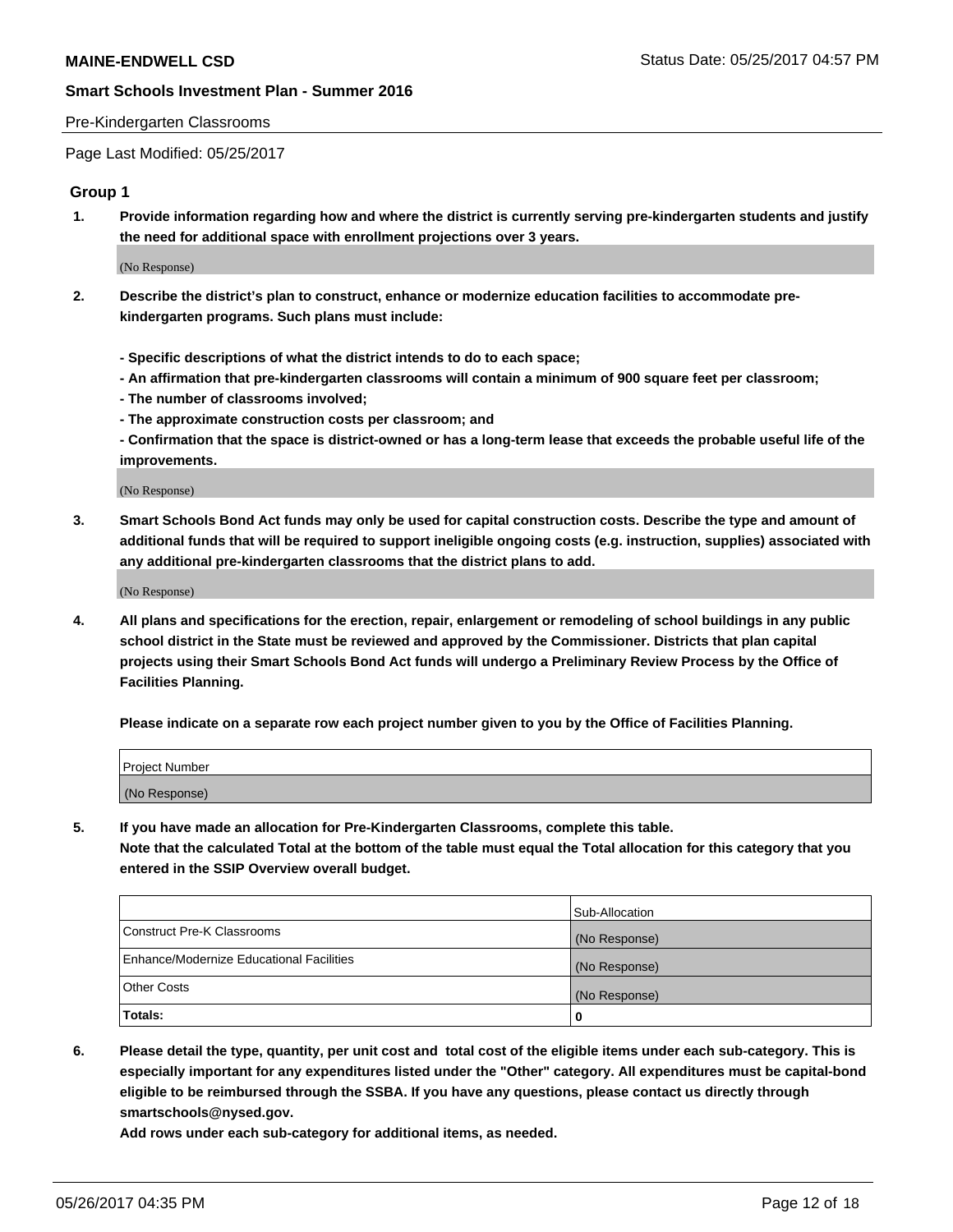# Pre-Kindergarten Classrooms

Page Last Modified: 05/25/2017

| Select the allowable expenditure | Item to be purchased | Quantity      | Cost per Item | <b>Total Cost</b> |
|----------------------------------|----------------------|---------------|---------------|-------------------|
| type.                            |                      |               |               |                   |
| Repeat to add another item under |                      |               |               |                   |
| each type.                       |                      |               |               |                   |
| (No Response)                    | (No Response)        | (No Response) | (No Response) | (No Response)     |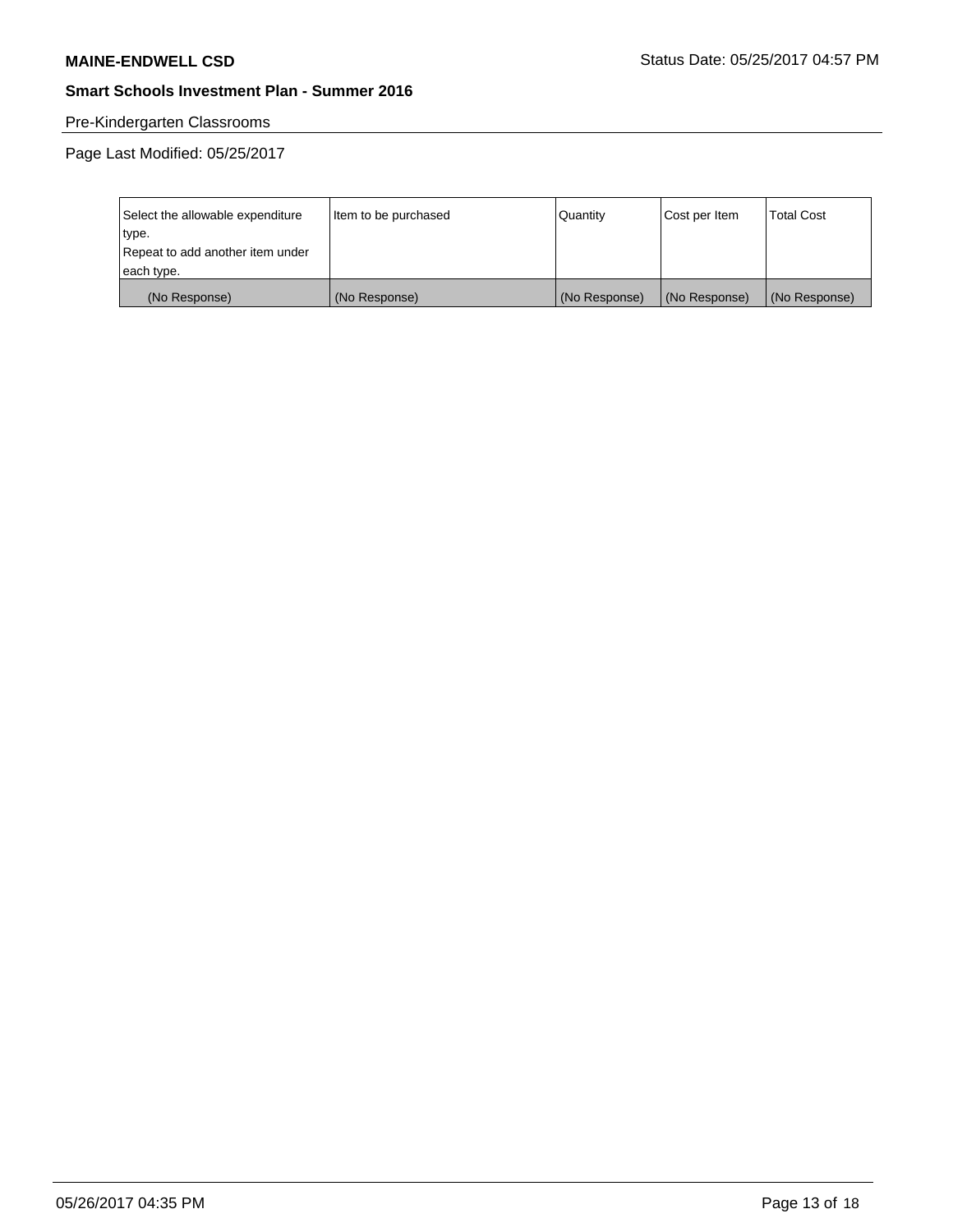#### Replace Transportable Classrooms

Page Last Modified: 05/25/2017

## **Group 1**

**1. Describe the district's plan to construct, enhance or modernize education facilities to provide high-quality instructional space by replacing transportable classrooms.**

(No Response)

**2. All plans and specifications for the erection, repair, enlargement or remodeling of school buildings in any public school district in the State must be reviewed and approved by the Commissioner. Districts that plan capital projects using their Smart Schools Bond Act funds will undergo a Preliminary Review Process by the Office of Facilities Planning.**

**Please indicate on a separate row each project number given to you by the Office of Facilities Planning.**

| Project Number |  |
|----------------|--|
| (No Response)  |  |

**3. For large projects that seek to blend Smart Schools Bond Act dollars with other funds, please note that Smart Schools Bond Act funds can be allocated on a pro rata basis depending on the number of new classrooms built that directly replace transportable classroom units.**

**If a district seeks to blend Smart Schools Bond Act dollars with other funds describe below what other funds are being used and what portion of the money will be Smart Schools Bond Act funds.**

(No Response)

**4. If you have made an allocation for Replace Transportable Classrooms, complete this table. Note that the calculated Total at the bottom of the table must equal the Total allocation for this category that you entered in the SSIP Overview overall budget.**

|                                                | Sub-Allocation |
|------------------------------------------------|----------------|
| Construct New Instructional Space              | (No Response)  |
| Enhance/Modernize Existing Instructional Space | (No Response)  |
| Other Costs                                    | (No Response)  |
| Totals:                                        |                |

**5. Please detail the type, quantity, per unit cost and total cost of the eligible items under each sub-category. This is especially important for any expenditures listed under the "Other" category. All expenditures must be capital-bond eligible to be reimbursed through the SSBA. If you have any questions, please contact us directly through smartschools@nysed.gov.**

| Select the allowable expenditure | Item to be purchased | Quantity      | Cost per Item | <b>Total Cost</b> |
|----------------------------------|----------------------|---------------|---------------|-------------------|
| type.                            |                      |               |               |                   |
| Repeat to add another item under |                      |               |               |                   |
| each type.                       |                      |               |               |                   |
| (No Response)                    | (No Response)        | (No Response) | (No Response) | (No Response)     |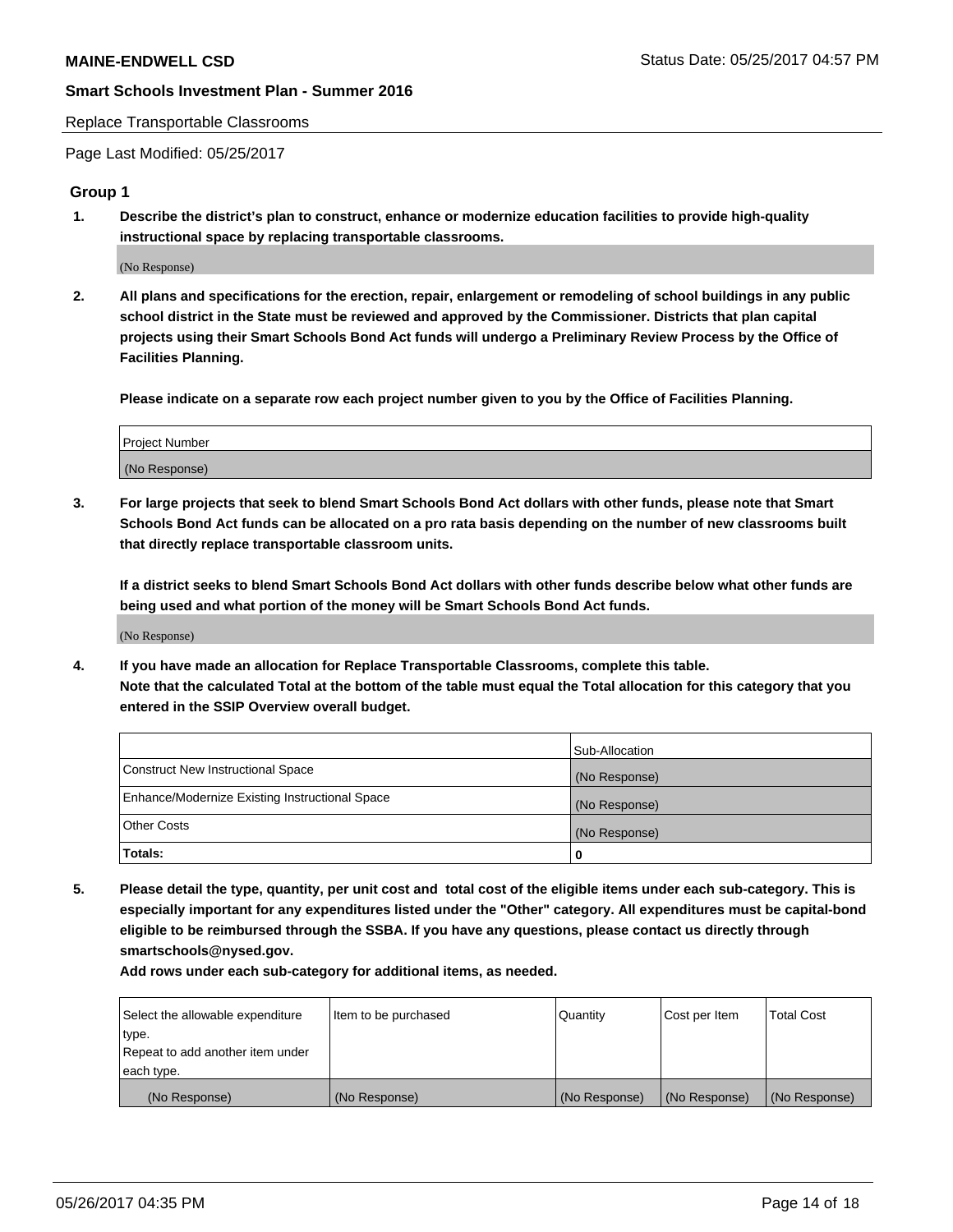### High-Tech Security Features

Page Last Modified: 05/25/2017

## **Group 1**

**1. Describe how you intend to use Smart Schools Bond Act funds to install high-tech security features in school buildings and on school campuses.**

(No Response)

**2. All plans and specifications for the erection, repair, enlargement or remodeling of school buildings in any public school district in the State must be reviewed and approved by the Commissioner. Districts that plan capital projects using their Smart Schools Bond Act funds will undergo a Preliminary Review Process by the Office of Facilities Planning.** 

**Please indicate on a separate row each project number given to you by the Office of Facilities Planning.**

| Project Number |  |
|----------------|--|
|                |  |
| (No Response)  |  |

- **3. Was your project deemed eligible for streamlined Review?**
	- Yes  $\hfill \square$  No
- **4. Include the name and license number of the architect or engineer of record.**

| Name          | License Number |
|---------------|----------------|
| (No Response) | (No Response)  |

**5. If you have made an allocation for High-Tech Security Features, complete this table. Note that the calculated Total at the bottom of the table must equal the Total allocation for this category that you entered in the SSIP Overview overall budget.**

|                                                      | Sub-Allocation |
|------------------------------------------------------|----------------|
| Capital-Intensive Security Project (Standard Review) | (No Response)  |
| <b>Electronic Security System</b>                    | (No Response)  |
| <b>Entry Control System</b>                          | (No Response)  |
| Approved Door Hardening Project                      | (No Response)  |
| <b>Other Costs</b>                                   | (No Response)  |
| Totals:                                              | 0              |

**6. Please detail the type, quantity, per unit cost and total cost of the eligible items under each sub-category. This is especially important for any expenditures listed under the "Other" category. All expenditures must be capital-bond eligible to be reimbursed through the SSBA. If you have any questions, please contact us directly through smartschools@nysed.gov.**

| Select the allowable expenditure | Item to be purchased | Quantity      | Cost per Item | <b>Total Cost</b> |
|----------------------------------|----------------------|---------------|---------------|-------------------|
| type.                            |                      |               |               |                   |
| Repeat to add another item under |                      |               |               |                   |
| each type.                       |                      |               |               |                   |
| (No Response)                    | (No Response)        | (No Response) | (No Response) | (No Response)     |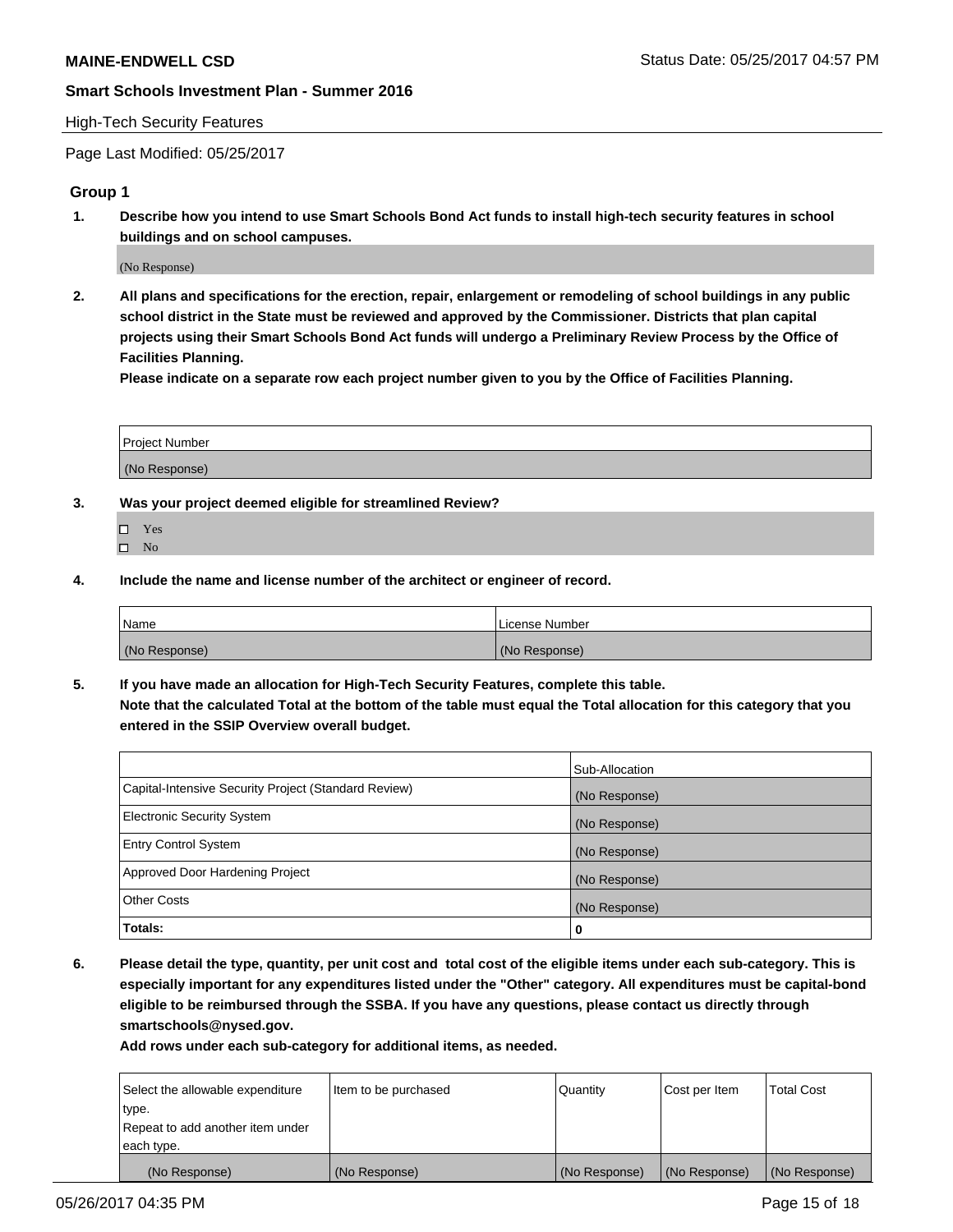# High-Tech Security Features

Page Last Modified: 05/25/2017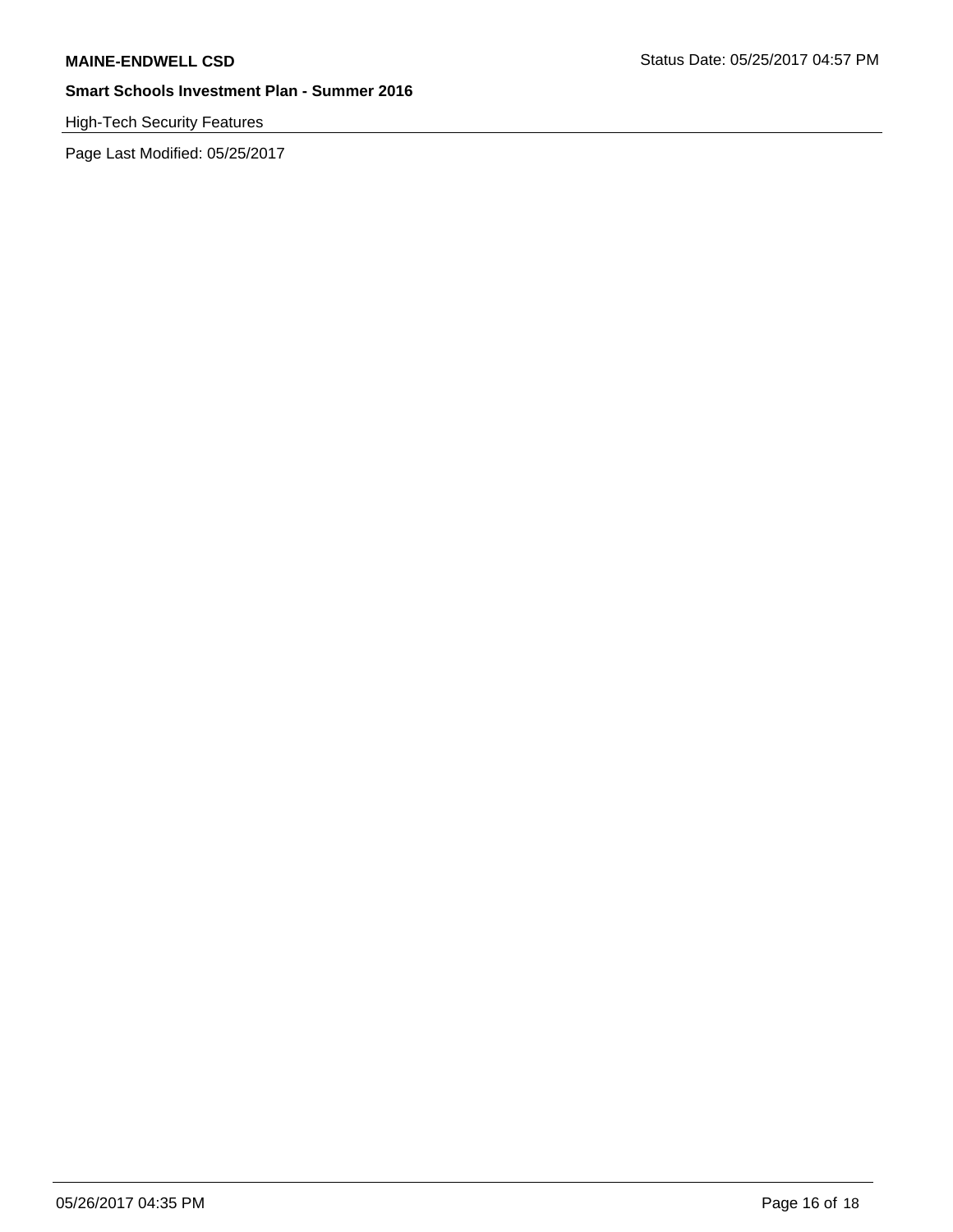Report